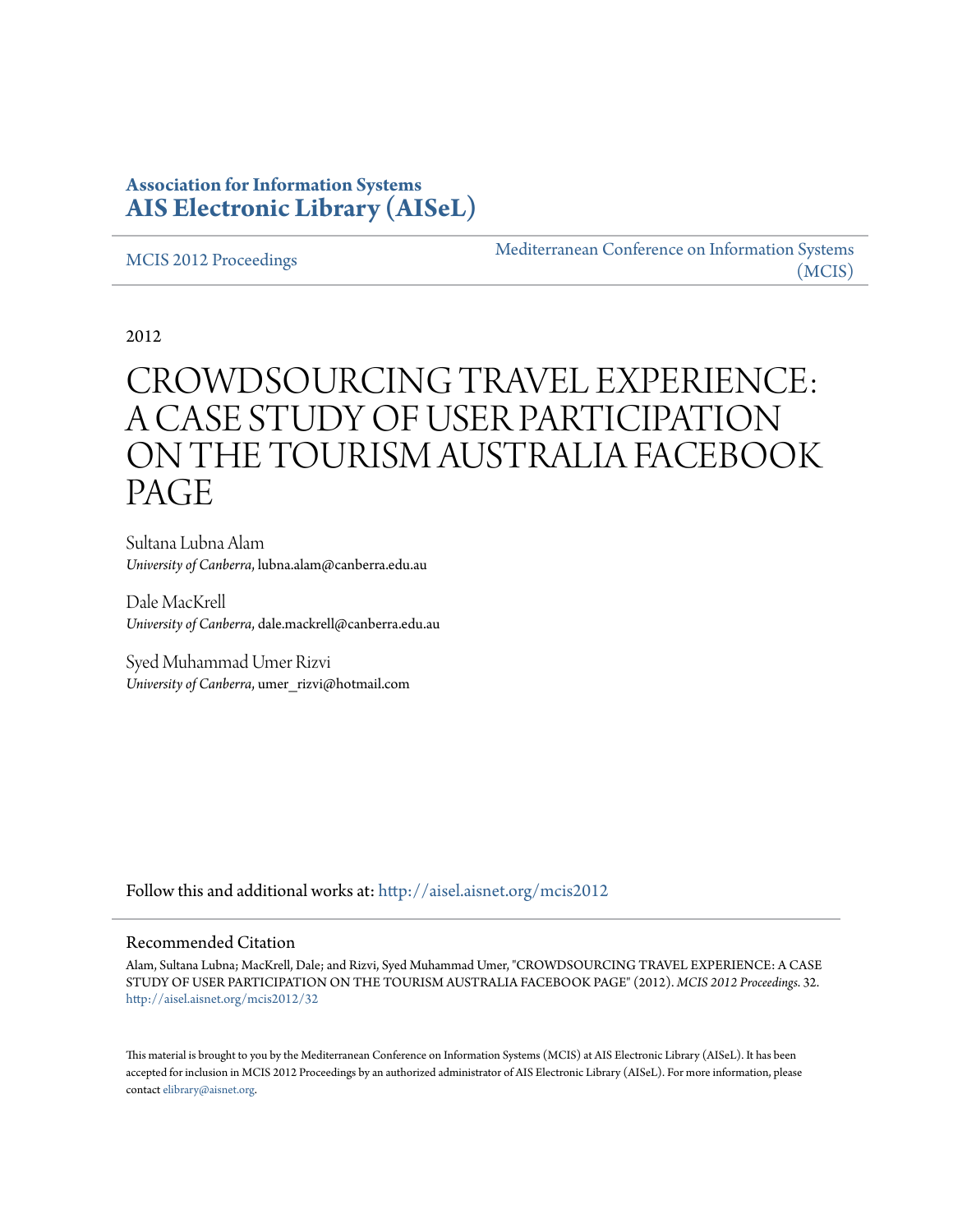# CROWDSOURCING TRAVEL EXPERIENCE: A CASE STUDY OF USER PARTICIPATION ON THE TOURISM AUSTRALIA FACEBOOK PAGE

Sultana Lubna Alam, University of Canberra, Bruce ACT 2601, Australia, lubna.alam@canberra.edu.au

Dale Mackrell, University of Canberra, Bruce ACT 2601, Australia, dale.mackrell@canberra.edu.au

Syed Muhammad Umer Rizvi University of Canberra, Bruce ACT 2601, Australia

#### Abstract

*There is growing evidence that the interconnectedness of social media and spontaneous volunteerism of individuals have opened up new opportunities for business and governments to engage, promote and deliver their services. In this changing context, the aim of this research is to take a closer look at government use of Facebook (FB) as a platform for citizen engagement, contribution and promotion of tourism experiences. Can FB be used for crowdsourcing travel information and experiences for government tourism institutions? This case study research presents both quantitative and qualitative analysis of the FB page of Tourism Australia and provides an in-depth understanding of citizen participation and contribution in the FB page. Qualitative interview was carried out with the government agency and they provided further statistical behavioural analysis of user participation on the site. Findings show that the page has successfully served as a platform for its audience to share their Australian experience. It is achieving its objective by crowdsourcing travel experiences, by getting both Australians and tourists from all over the world to suggest locations, upload photographs, answer questions and give advice. Although there is no obvious structure to this, and nothing is "official", it is clearly a valuable resource and is achieving the department's aim.* 

*Keywords: Facebook, Crowdsourcing, Tourism, e-Government, Gov 2.0.*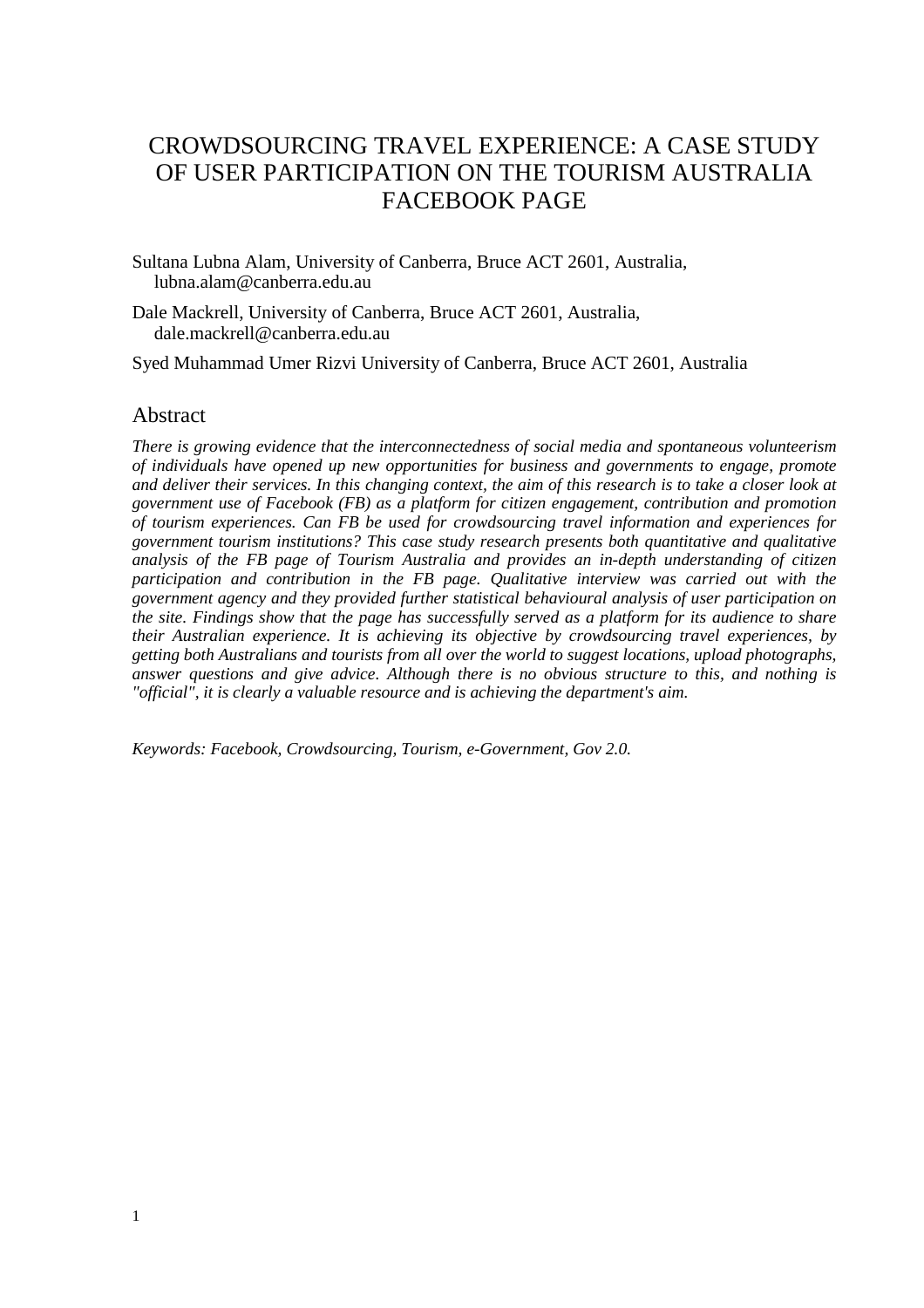# **1 INTRODUCTION**

Government 2.0 is essentially making government information more accessible and usable, allowing more consultative, participatory and transparent government (Richter, Riemer & Brocke, 2011). It is also characterized as citizen-driven (Dimaio, 2009). The first form of Internet known as Web 1.0 has been successfully embraced by the Australian Government; however, Web 1.0 can only facilitate point-to-point communication (DoFD, 2009). Numerous technological tools are available to allow this user content creation as demonstrated by large number of niche groups (collections of friends) who can exchange content of any kind (text, audio, video) and tag, comment, and link to both intra-group and extra-group "pages" (McLoughlin & Lee, 2007). In this way, users are not limited to consume but they can also contribute information (Dabbagh & Reo, 2011). To encourage the take up of social media, the Department of Finance and Deregulation (DoFD) has set up a showcase Web site where government departments can describe their successful use of platforms such as wikis, Facebook, Twitter and YouTube to engage the public in their activities (DoFD, nd). Against this backdrop, this paper looks at the Australian Government's use of Facebook (FB).

FB is a social network site with largest number of active users reaching over 900 million (Facebook, 2012). Statistics released by Nielsen (nd) show that FB is visited by 54% of the world's Internet population who average 6 hours per month on the site. FB reach within Australia is 63% of active users, averaging 7 hours 45 minutes per month. Such high statistics makes it tempting for government agencies to launch a page in FB; however it needs to be a considered approach. Luke (2009) and Wakeman (2010) warn to evaluate first an organization's strategy and how FB can contribute (or not) to that strategy. This would be similar to a government agency broadcasting media releases, rather than engaging with its community. Luke (2009) advises choice of the site that best suits your company's strategy and matches your customer profile. Moreover transferring social software with their associated benefits to the corporate context requires a good understanding of the associated user phenomena (Richter et al, 2011). It is within this context that this paper is written with the aim of contributing to greater understanding of a successful FB implementation by Australian Government for Tourism purposes.

Australia Tourism Facebook <http://facebook.com/seeaustralia> is an interesting case because of its rapid growth in terms number of fans compared to other Facebook pages run by the Australian Government. Since April 2010, the number of Australian Tourism Facebook page has increased from just over 370,000 to over 938,000 fans (as of November 4, 2010) to 1, 661,993 fans (as of July 1, 2011). As of June 2012 the fan count stands at 3.1 million users. The Australia FB page is created by Tourism Australia to serve as a hub for people who are planning to visit, have visited, or simply have a great love for holidays in Australia (Tourism Australia, nd). It provides general information, tips on travelling to and/or working in Australia, and images and video that represents the Australian experience. This case study research paper presents both quantitative and qualitative analysis of the FB page of Tourism Australia to generate an in-depth understanding of citizen participation and contribution in the FB page. Qualitative interview was also carried out with the government agency and revealed further statistical behavioural analysis of user participation on the site.

The paper is structured as follows: first, the paper looks at FB research for government context; second, the paper articulates the research method and finally the findings are presented followed by discussions and contributions. With such an enormous number of users and the potential it has to offer, is it possible for FB to be used for crowdsourcing tourism information and experiences? This paper aims to gain a deeper understanding of this question.

# **2 FACEBOOK USE BY GOVERNMENT**

Internet social networking research field is not yet mature enough to identify findings that may yield theoretical contributions to the Information Systems (IS) field (Richter et al, 2011, Wilson et al 2012). In their review of literature on social networking sites (SNS), Richter et al (2011) found 97 FB papers altogether. The authors did not mention any studies on FB use by citizens or government with only a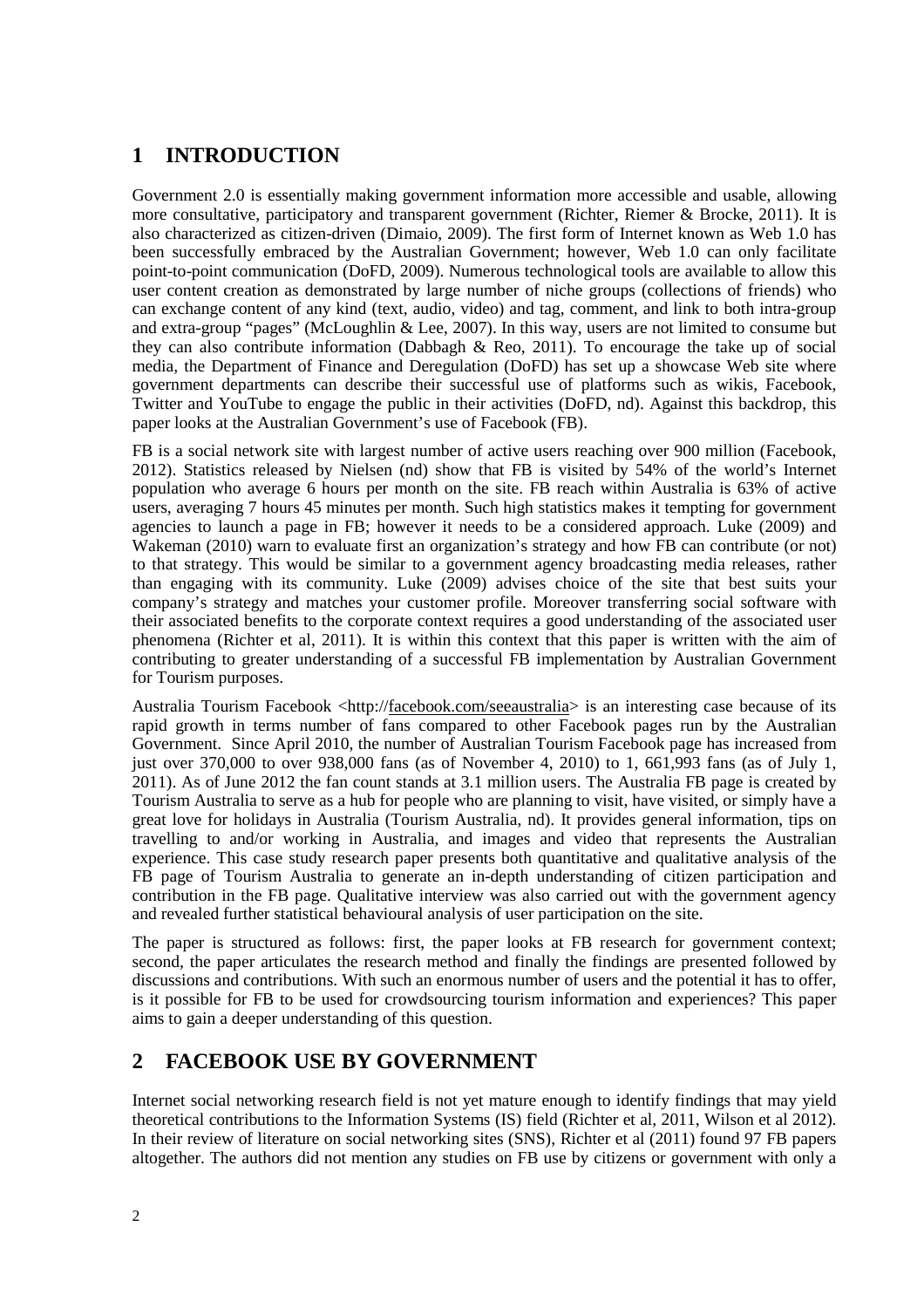few references to business use of FB. This clearly identifies a gap within literature on government use of SNSs, in particular for FB. In a very recent study, Wilson, Gosling & Graham (2012) conducted a comprehensive literature search on Facebook research identifying 410 relevant articles. They also found that Facebook research uses diverse and fragmented research methods and perspectives but much remains to be done". They sorted FB research papers into five broad categories: Descriptive analysis of users (24%), motivations for using Facebook (19%), identity presentation (12%), the role of Facebook in social interactions (27%), and privacy and information disclosure (18%). Their research also found very limited examples of government use of FB. To fulfil this gap, the aim of this paper is to assess the social interactions of citizens and government to communicate travel experiences for tourism purposes. Research on social interactions (27% of articles) examined the positive and negative effects of Facebook on relationships between groups and among individuals (e.g. studentsfaculty, employee-management, business-customers, doctors-patients, and between romantic partners). Business and marketing researchers explored models for engaging with customers through Facebook which are relevant for government as well. Other researchers study the overlapping social spheres (e.g. family, friends, and employers) and how this overlap could create tension (Binder et al, 2009). A user whose Facebook friends encompass family members, employers and college friends may have difficulty presenting information that is appropriate across all social spheres simultaneously (Lampinen, Tamminen, & Oulasvirta, 2009 cited in Wilson et al 2012). What about government information sharing practices in FB? There has been no research that looked at implications for government for overlapping social spheres. This research-in-progress paper builds deeper understanding of participation by different social spheres to contribute towards this gap in literature.

Although papers on the use of social media by government do exist (Alam  $\&$  Lucas 2011, Collins, 2009; Samuel, 2009; Wigand, 2010), there is very limited research (if any) that studied government interactions with citizens through Facebook, in particular for Australian Government context (except Alam & Lucas, 2011; Alam, Campbell & Lucas, 2011; Alam & Diamah, 2011). However there is an influx of non-academic articles and reports. These tend towards covering the corporate and business spheres (Luke, 2009; Buttell, 2010) while discussion on government use of FB originates in blogs and government-specific Web sites (DoFD, nd; Klapper, 2009; Janson Communications, 2010; Thomler, 2010). As mentioned earlier, Samuel (2009) outlines a number of constraints which may make government agencies reluctant to embrace social media. Four roles played by Twitter in government were identified by Wigand (2010). These are: 1) extending the reach of communication; 2) updating and sharing information; 3) building relationships; and 4) collaborating with stakeholders. The same framework can be applied to other social tools such as FB (Alam & Diamah 2011).

Many Australian Government departments and agencies are using FB to engage with the community (DoFD, nd). Recent positive experiences with Queensland floods and natural disasters have gained much attention and regenerated interest in SNS applications such as FB and Twitter (Royal Commission Report, 2011). FB has actively been working with the US Government to help them understand how to make the most of Facebook, launching a best practice government page (Klapper, 2009) and the US Defence and UK Defence have an extensive Facebook footprint (Janson Communication, 2010). Alam et al (2011) found that the Australian Tax Office (ATO) FB page was being used for broadcasting tax compliance information. The ATO case study highlighted the fact that a social media tool should not simply be used because others are using it or for information dissemination purposes (Alam et al, 2011). Alam & Walker (2011) assessed six different Australian Government FB pages that showed how agencies are using FB for recruitment, promoting historical collections, compliance and crowdsourcing. Among the six agencies Tourism Australia is deemed to have been successful. Alam & Diamah (2011) extended the study to understanding communicative practices on Tourism Australia FB page.

In terms of Tourism literature, Sheldon (1997) and Werthner & Klein (1999), cited in Xiang  $\&$ Gretzel, (2009), argue that tourism is information-intense industry. Hence understanding the role of technology as well as consumer demand and behaviour in disseminating and accessing travel information is very important. Potential travellers normally will look for as much information as possible while they plan their holiday because often they reside far from the holiday destination. According to Beirne and Curry (1999), this quality makes tourism a search product instead of an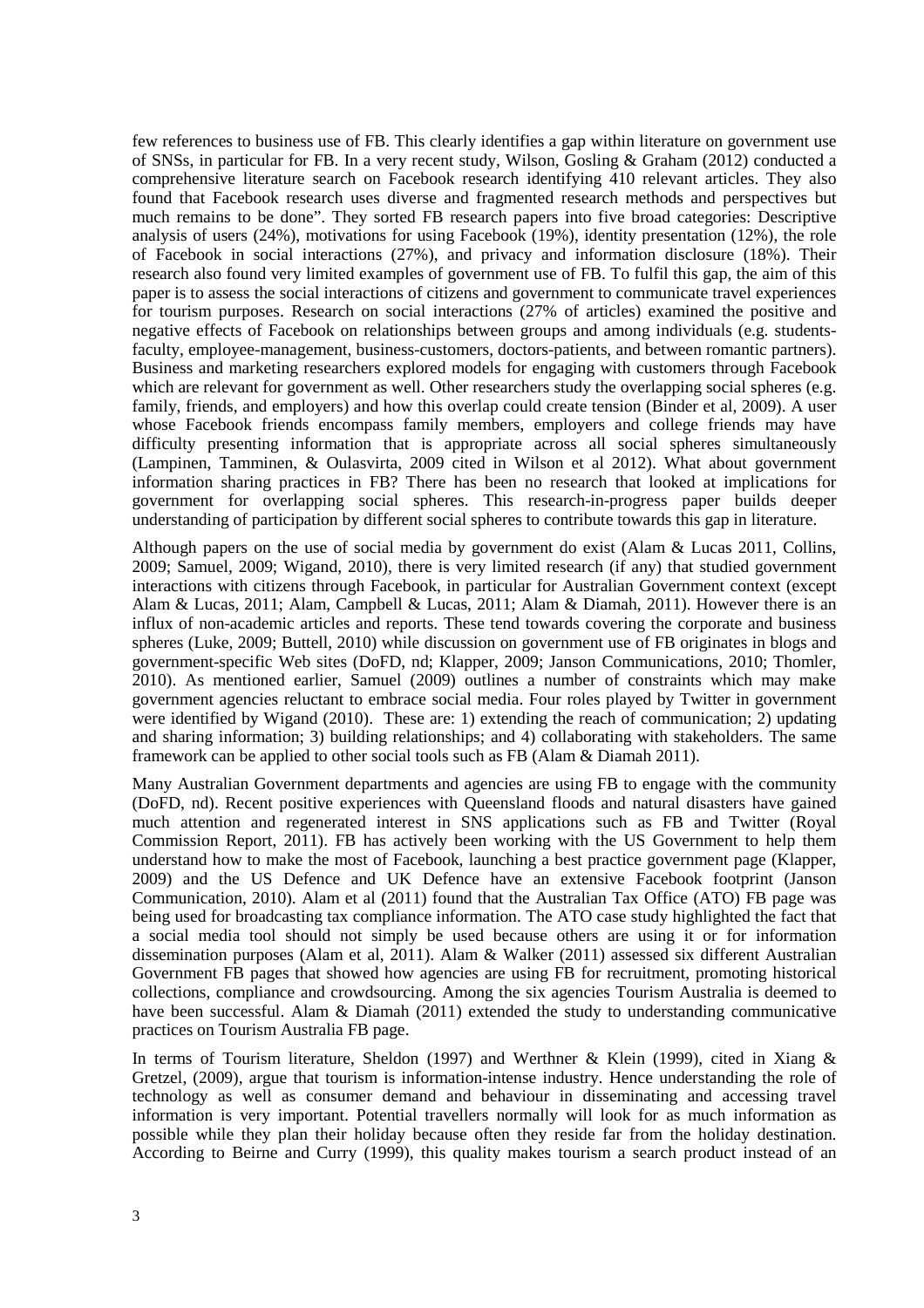experience product. In that sense, searching and perusing tourism-related information helps customers to make judgments and choices. Social media allows consumers to share their travel experience by posting comments, opinions, pictures and videos. These postings can then serve as valuable recommendations for other potential travellers, for example TripAdvisor (Miguens, Baggio & Costa, 2008). Against this backdrop, the aim of this paper is to examine one exponent of the Travel 2.0 world, government use of FB for disseminating travel information.

# **3 RESEARCH METHODOLOGY**

This research used a single case study approach as this enabled an exploratory interpretive investigation into what is a unique situation. In general, case studies are the preferred strategy when "how" and "why" questions are being posed, when the investigator has little control over events, and when the focus is on a contemporary phenomenon within some real-life context (Yin, 2003). Following Yin (2003), this research uses both quantitative and qualitative research methods to investigate in-depth the online Tourism Facebook page, its content, user participation and outcomes.

This research is part of the authors' on-going research into government use of FB since 2010 (Alam & Lucas, 2011; Alam, Campbell & Lucas, 2011; Alam & Diamah, 2011). The data for this research was thus collected between  $2010$  and  $2011$ . It is a multi-method research:

- Firstly, the research carried out qualitative analysis of the Facebook page content for Australia Tourism page specifically looking at the wall posts and comments as they provide rich empirical material to study the communicative practices of the users. Genre analysis of the online Facebook page and comments left on the wall in November 2010 was carried out and found that majority of the posts were about providing travel experience information and picture uploads, followed by request for information and positive comments. Other than wall posts, discussion boards, notes, video postings and other contents were also studied and analysed to see if the use of Facebook aligns with the purpose of the creation of Facebook page by Tourism Australia. Findings were reported in earlier paper Alam & Diamah (2011).
- Secondly, the research carried out a semi-structured interview with the agency social media and advocacy manager within Tourism Australia who is responsible for managing the FB page in October 2011 and the interview was carried out by one of the authors. The interview was carried out over phone followed by email correspondence. The interview sought to find objectives and goals of the site and how they perceive they have achieved those objectives. The behavioural analytics gathered by the Tourism department on the usage of the page, participation patterns of fans, and statistical analytics of user contributions were provided in an email correspondence with the author. These findings are reported in this paper. Due to page limitations, this paper will present only statistical analytics as charts and tables provided by Tourism Australia but will draw on previous qualitative analysis wherever possible to make conclusions (Alam & Diamah, 2011; Alam & Walker 2011).
- Thirdly, the research will combine the findings from both studies above to provide an account of FB communicative practices of government for tourism purposes. This is still under progress.

# **4 THE CASE OF AUSTRALIAN TOURISM FACEBOOK**

Tourism Australia launched the Facebook page 'Australia' in 2008 https://www.facebook.com/SeeAustralia as part of their Gov 2.0 initiative. The main objective behind building a fan page of a country was to encourage more tourists and travellers to plan their vacations in Australia. The idea is to promote chat about the things fans love about Australia and share their experiences amongst one another. On the information page, the moderator of the Tourism Australia site encourages fans to share the experiences of their visits to Australia with comments, photos and videos. The moderator posts start-up content to begin discussions while the fans jump into the conversation and create the follow ups, adding more relevant photos and videos. The managing director of Tourism Australia says that thousands of fans upload videos, photos, and stories everyday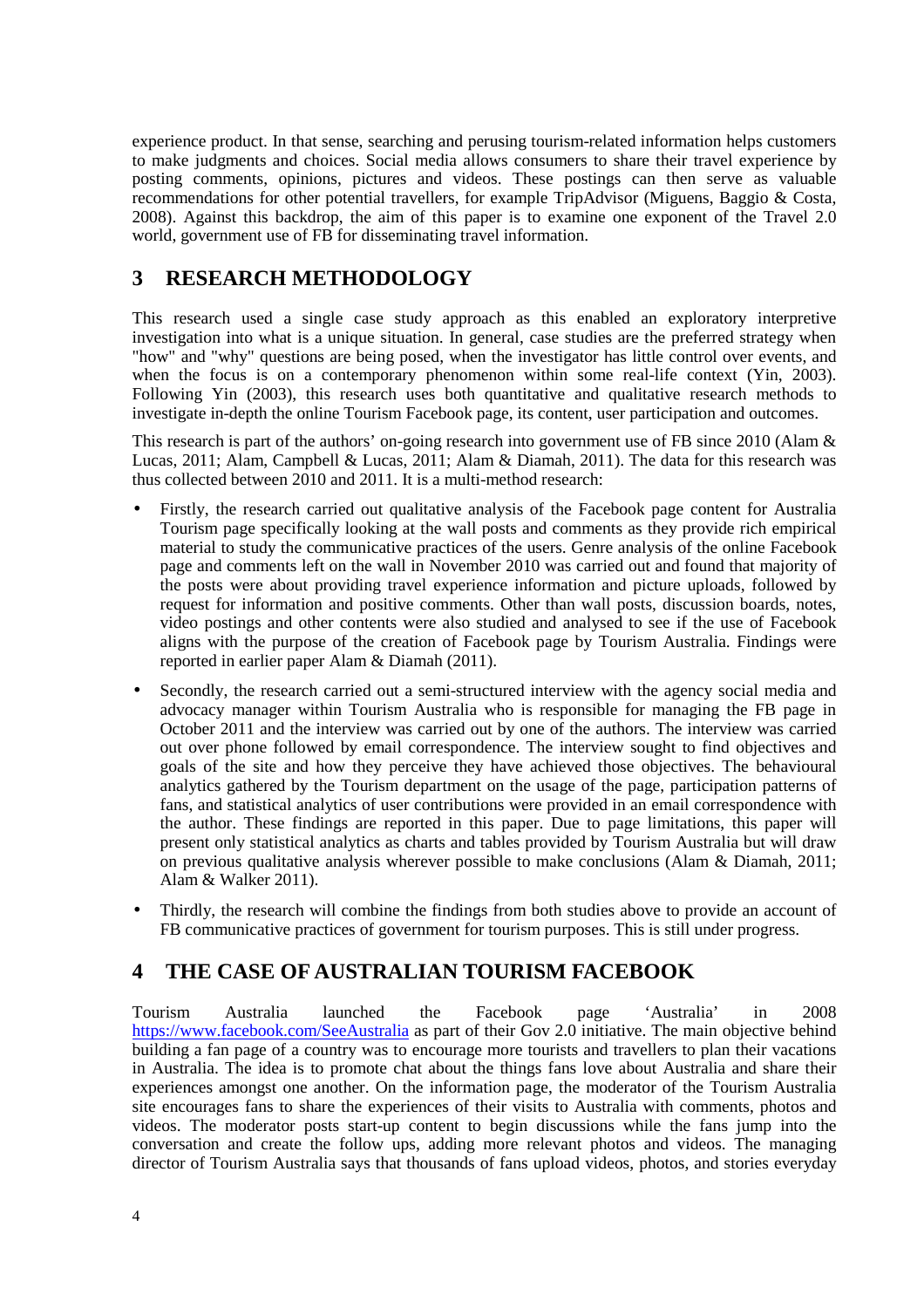making it the ultimate holiday slide night every day. Tourists choose spots mostly based on the information they have gathered as well as the experiences that others have shared with them. Social networking sites are most effective in spreading 'word of mouth' (Miguens et al 2008). This is exactly what 'Australia' Facebook page is doing for Tourism Australia. Industries such as tourism that rely on experiential marketing and benefit from platforms like Facebook for promotion as they have an integral role in sharing experiences and information in the most unconventional casual manner possible (Xiang & Greyzel 2010).

The page 'Australia' is an example of government using Facebook to promote tourism in Australia. The Facebook page of Tourism Australia was compared in several aspects with the other platforms for the same Department. Australian Tourism has its presence in other social media tools such as YouTube, Twitter, Google+ etc. Another achievement is the Smartphone Application of Tourism Australia that had more than 20,000 fans made by iPhone and Android Smartphone users in April 2011. However Facebook is the most famous platform for this department. The number of its Facebook fans was more than 1.6 million as at November 2011 and the Tourism Australia Facebook page is ranked as the second most well-known page in Australia and the most well-known Australian Government page. The department proudly commented on their performance: "*we have the largest national tourism presence in the world and the second biggest page in Australia*".

In the next sections of this paper, interview data and statistical analysis of the Australian Tourism Facebook page gathered from phone and email conversations are presented. Further the analysis is broadened by looking at the overall Facebook page structure and design elements based on previous work (Alam & Diamah 2011).

#### 4.1 Facebook page user participation analysis

#### *4.1.1 Gender analysis*

Statistics suggest that the gender of the fan base is almost evenly divided between males and females as depicted in Figure 1.



*Figure 1. Gender and Age Figures.* 

#### *4.1.2 Participation of different cultures*

One of the biggest achievements of the Facebook page is that it not only encourages Australians but fans from different countries around the world.. Although there is a huge presence of Australians on the page, there are many people from different parts of the world speaking many different languages. Still they come together as one big community and talk about Australia and their intention of coming to Australia or their experience about Australia. Refer to Table 1.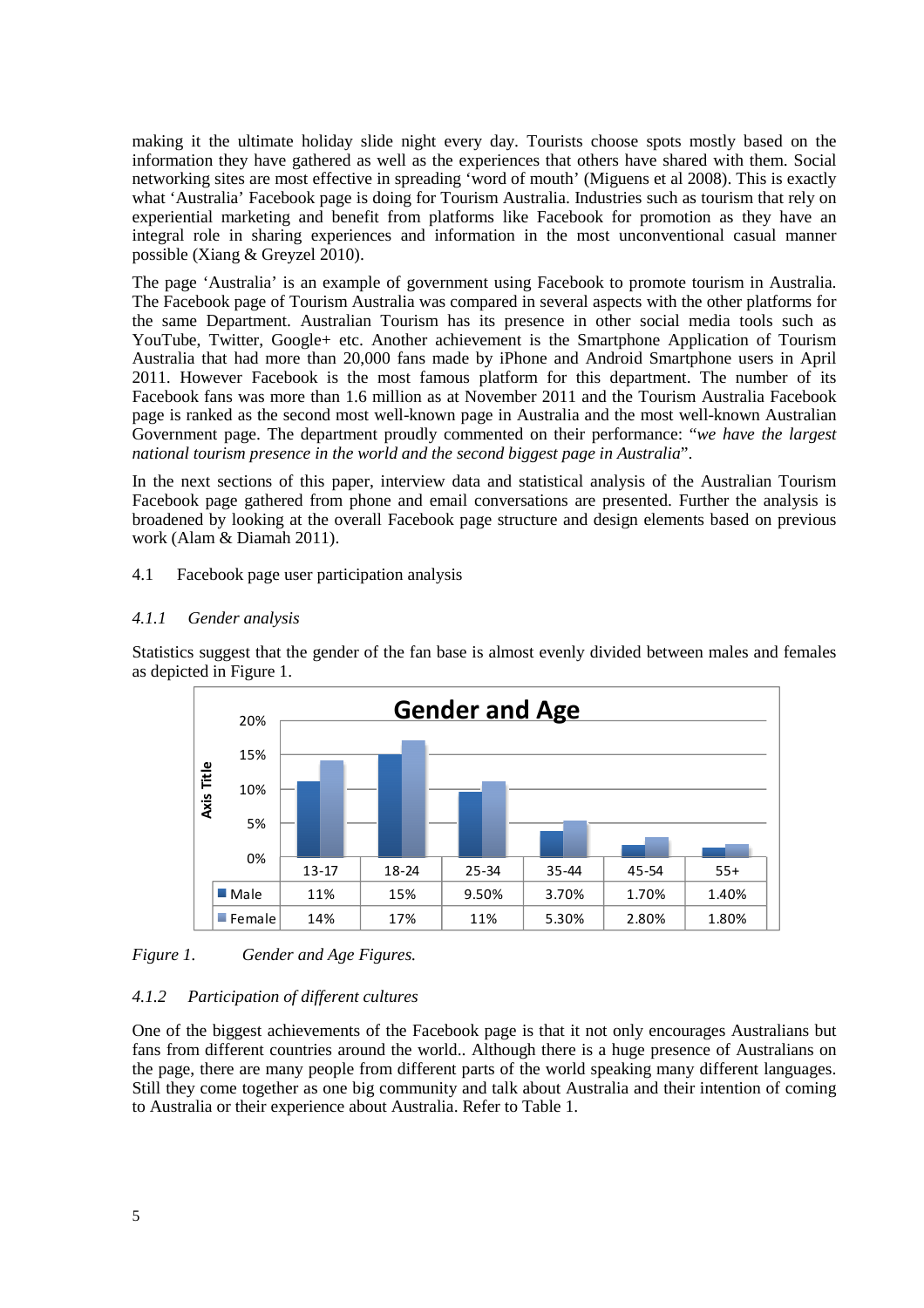| <b>Countries</b> | $#$ of fans | <b>Cities</b>    | $#$ of fans | <b>Languages</b>       | $#$ of fans |
|------------------|-------------|------------------|-------------|------------------------|-------------|
| <b>Australia</b> | 860,902     | <b>Sydney</b>    | 307,103     | English (US)           | 983,015     |
| <b>USA</b>       | 167,400     | <b>Melbourne</b> | 170,918     | English (UK)           | 408,907     |
| UK               | 83.929      | <b>Brishane</b>  | 101.553     | <b>German</b>          | 76.248      |
| <b>Italy</b>     | 73.341      | <b>Perth</b>     | 63,525      | <b>Italian</b>         | 42.268      |
| <b>Germany</b>   | 61.847      | <b>Adelaide</b>  | 47.224      | <b>French (France)</b> | 56,155      |
| India            | 37.118      | Rome             | 23.469      | <b>Spanish</b>         | 44,026      |
| <b>France</b>    | 36,842      | <b>Jakarta</b>   | 18,881      | <b>Indonesian</b>      | 17,626      |

#### *Table 1: Participation of Different Culture*

#### *4.1.3 Categories of Posts*

Fans post hundreds of videos, photos of their favourite locations and possible tourist spots of Australia every day showing evidence of information sharing and building relationships through conversations. Figure 2 shows the distribution of the different forms of contributions. It shows that majority contributes by uploading pictures as was found in Alam & Diamah (2011).

| <b>Type of Post</b> |                        |
|---------------------|------------------------|
| 3% 5%<br>22%        | $\blacksquare$ Pages   |
|                     | $\blacksquare$ Picture |
|                     | $\blacksquare$ Text    |
| 70%                 | ■ Video                |

*Figure 2: Type of Post Figure* 

#### *4.1.4 Reason for Post*

There are many reasons why people use the Tourism Australia Facebook page. Tourism Australia had selected four main categories which they represented as distinct (see figure 3). Most of the people use it for sharing their thoughts that may include self-promotion, sharing of information, an intention to visit. This was also found in the qualitative study of the wall posts by the authors in their earlier work (Alam & Diamah 2011). The administration participation is an evidence of two-way relationship, but as can be seen in figure 3 are very limited.



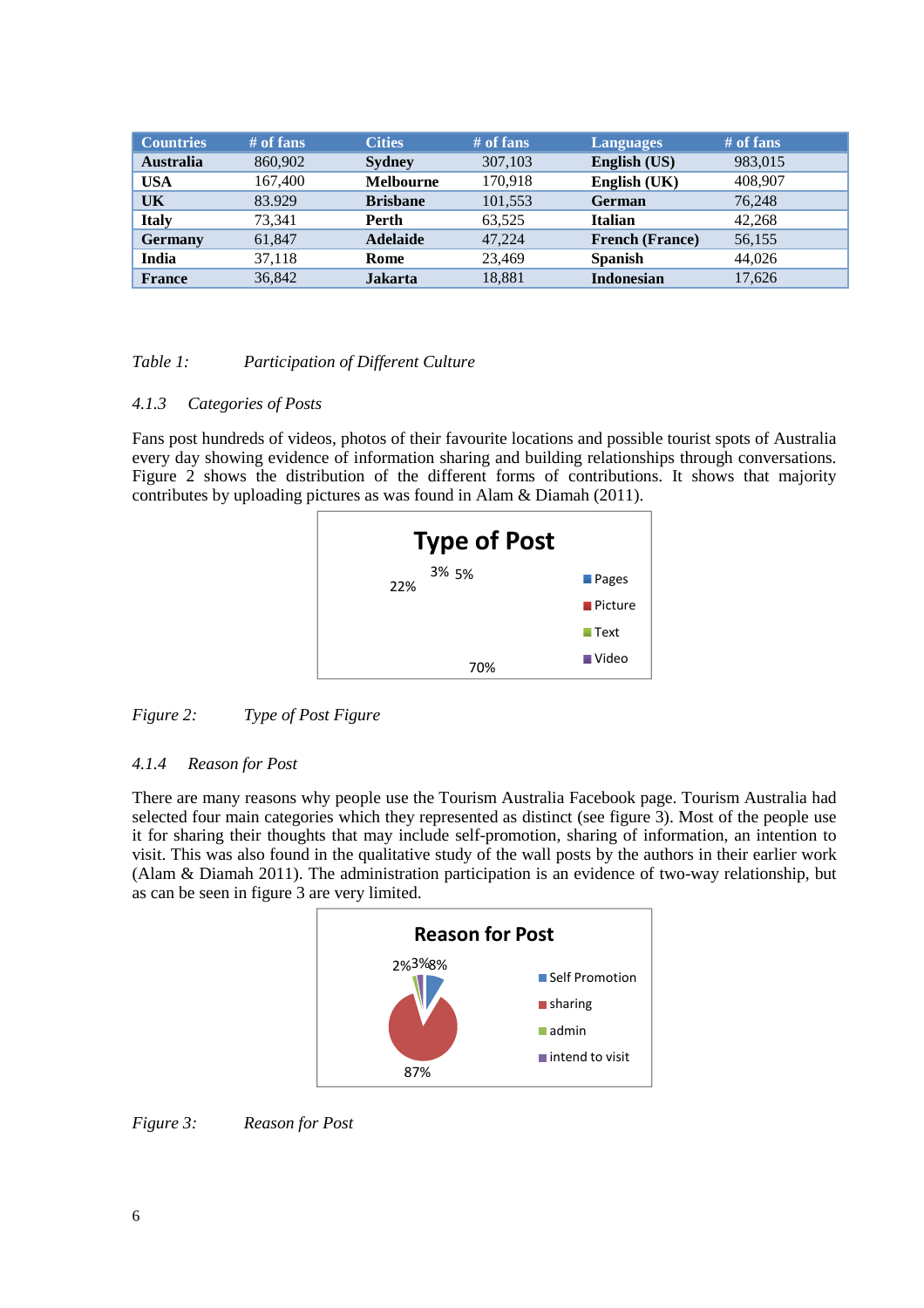#### *4.1.5 Reposting*

People share the posts on the Facebook page if they like some post. This means basically that they repost it on their homepage so that their friends and colleagues can view it. Most of the posts shared were from the administrator which demonstrates audience engagement with the page. See Figure 4.



*Figure 4: Posts shared by a member* 

#### **4.2 Facebook page management**

#### *4.2.1 . Terms of and Conditions of participation*

The Facebook page is moderated under the terms and conditions of Tourism Australia and these terms can be found on the FB page. The basic purpose of the page is to provide a platform for positive feedback about travel in Australia. Tourism Australia keeps a strict check on the postings made by fans, however, it refrains itself from taking responsibility for postings made by fans on the page. Moreover, the page does take ownership of the photos, however, it clearly states that those who share their photos and videos on the page give Tourism Australia a non-exclusive, royalty free, and worldwide license to use modify, delete, form, add to, or publicly display or reproduce the photos and videos posted with no limitation to the alternative electronic media available as well as multiple other pages, network sides, etc.

#### *4.2.2 Facebook page management and workflow*

One of the finding of the study is the open manner in which Tourism Australia administers their Facebook page. The approach of Tourism Australia is different than any other national tourism board in the world. According to the interviewee from the agency, "*Our approach is very different than any other national tourism board in the world. We don't feel we need to have our name on the page. We think people like 'Australia' more than they like 'Tourism Australia*". Tourism Australia has a permanent employee who looks after all the social media engagement for the agency and that person is responsible for the administration of the FB page. However moderation duties are shared between four people at the agency. The Facebook page is monitored every *fifteen* minutes. Different times are allocated to the members of the team throughout the week. Similarly administration and moderation duties are performed in turns on the weekends and public holidays. Content that is against the policy of the Tourism Australia page need to be moderated. As the interviewee commented "*Most of Facebook's filters will pick up 90% of the profanity, the rest we manually have to delete. Same for images*". From July 2010, Tourism Australia regularly creates a weekly album of favourite fan photos. The moderators of the page also post interesting facts and beautiful places to keep the fans engaged with the page. By the end of each week, Tourism Australia posts one complete album with the name 'Friday Fan photos' which consists of favourite fan photos of Australia. The favourites have been selected based on the 'likes' that each of the posted photo receives. Encouraging comments from other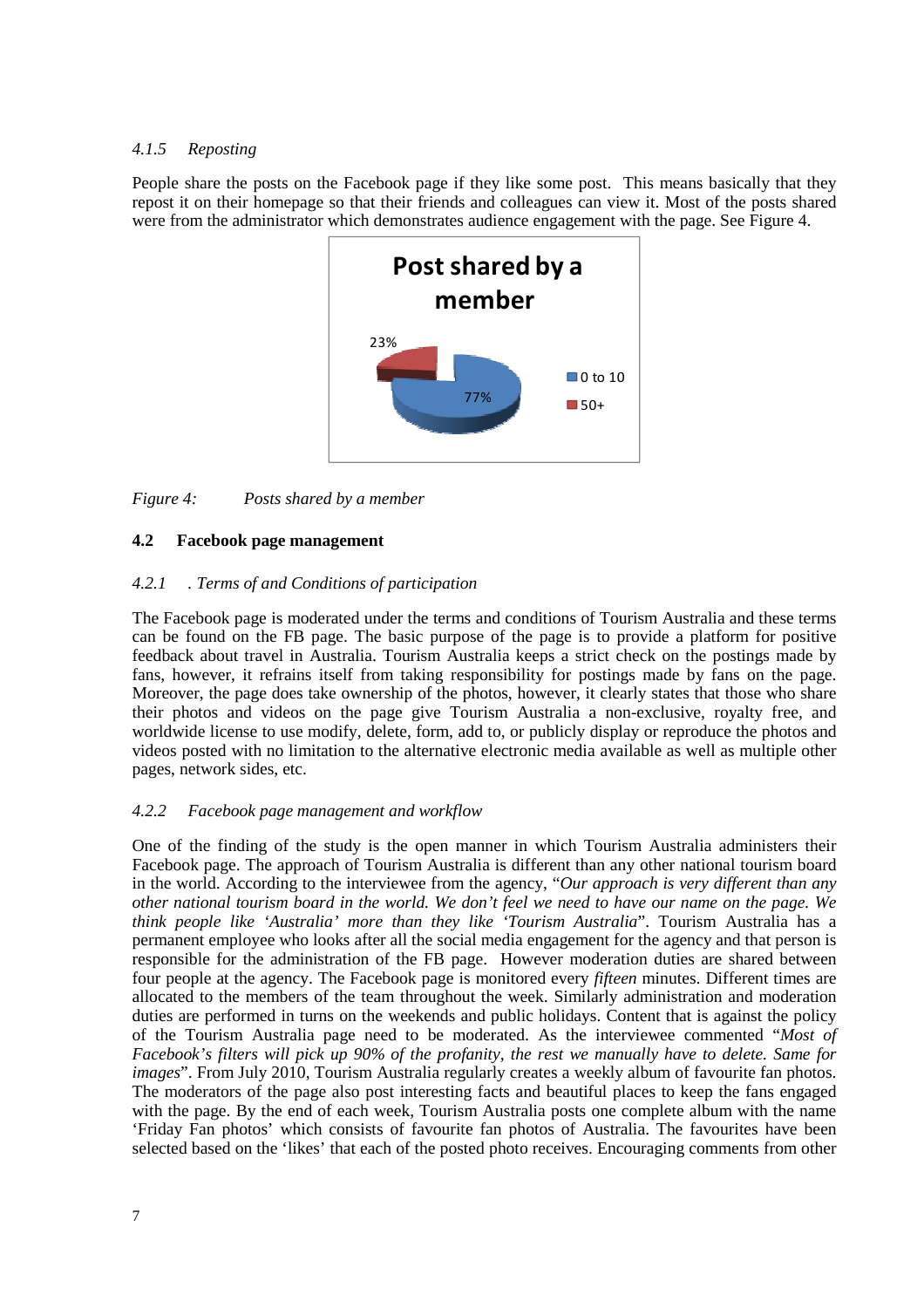fans and the regular weekly rating of a favourite by the moderator encourages even more photo uploads.

#### *4.2.3 Linking with other tourism campaigns*

There are lots of examples of where 'Tourism Australia' features content from certain external tourism operators and link back to their Facebook page. This way Tourism Australia helps other parts of tourism to get promoted.

*New6Wonders* Foundation has launched a new campaign by the name *New7Wonders of Nature* Campaign, which is a worldwide campaign to find the seven most wonderful natural sites in the world using the public vote. Two of Australian natural spots, Uluru and the Great Barrier Reef, have been nominated for voting (Tourism Australia, 2011). Tourism Australia is using its Facebook fan page 'Australia' towards it advantage by asking its fans and new users to vote for the destination. In order to motivate the fans and people who have never been to the location, they have also posted spectacular videos of the location, while a tweeting option is also available on the page.

The campaign of *Nothing Like Australia* posted on Facebook resulted in over 29,000 entries. This is done by the creation of the site 'nothinglikeAustralia.com.au' and the linking of this Web site to the Facebook page through "Instagram" which is used to see the pictures and under "check out our other pages". It is difficult to determine if this achievement is the outcome of Facebook use alone since Tourism Australia has other campaign media such as Web site http://NothingLikeAustralia.com/. Nevertheless, the posting by the Tourism Australia administrator and the number of fans accessing this page, we can be certain that Australia Facebook Page has a significant proportion of contribution to this campaign success.

## **5 CONCLUDING REMARKS**

Tourism Australia is using the FB page as a tool to announce, inform and involve FB fans. Statistics of participation in terms of types of posts, number of fans liking or commenting on postings, and number of feedbacks suggest that Facebook is an effective tool for these types of engagement. However no evidence of high level collaboration or community formation can be found from the research data. There is no evidence to suggest that the contributions from fans are being incorporated back into the official Tourism Web site. In spite of this, the site could be viewed as a form of collaboration, in which the audience is, in effect, building a resource for the organisation, although the only contribution by the organisation is the platform being used (as also seen in Alam & Diamah 2011). Communication is two-way, with members' queries usually receiving a timely response from administration. The Tourism site is trying to encourage people to come to Australia by promoting potential destinations and giving users advice about what they might find and do, including alerting them to potential problems and how to deal with them. This is addressed in a collaborative manner (crowdsourcing experience), by getting other people who have visited to suggest locations, supply photographs, answer questions and give advice. Another good technique that was used by Tourism Australia on the FB page is to join activities that will help the promotion of the page. This includes opinion polls, voting on pictures and favourite destinations etc. Every Friday, best pictures from the fans are posted and named Friday fan photos. In conclusion, although there is no obvious structure to this, and nothing is "official", the FB page is clearly a valuable resource and achieving the department's aim. This is an indication that Facebook is suitable for promoting, participation, and gathering crowdsourcing experiences. In the words of the moderator, "at the moment we're focused on providing a platform for that positive word of mouth".

As was found earlier in Alam & Diamah (2011), the analysis above confirms that Tourism Australia FB use extended the reach of communication, built relationships, and broadcast and shared information through social networks. Wigand (2010) also identified relationship types between audience and government. For example, short term or long term, occasional or continuing, and impersonal or personal relationship between audience and government. Similarly, Tourism Australia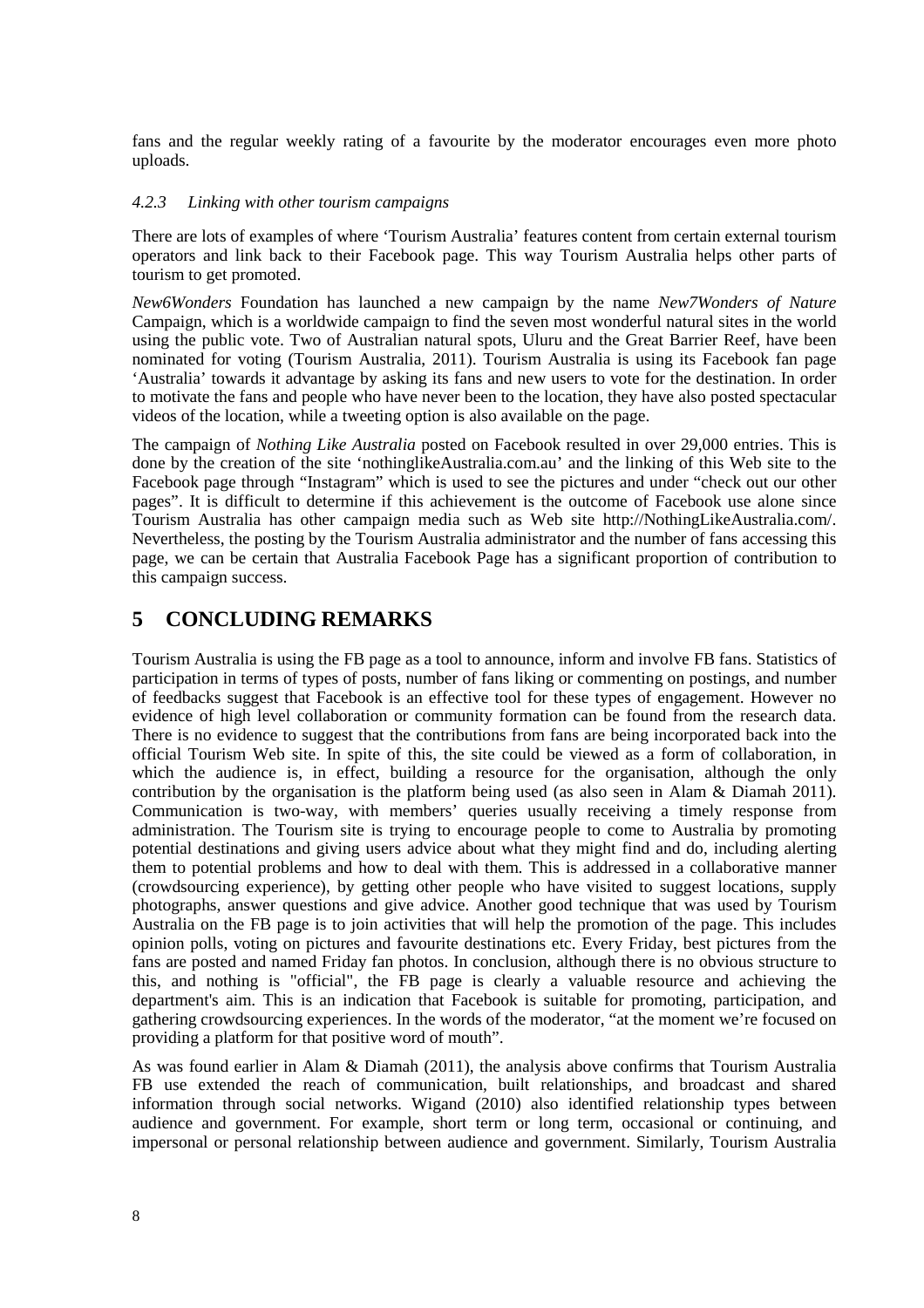FB use showed continuing relationship with both short term (e.g. promoting an event) and long term goals (e.g. promoting Australia).

#### 5.1 Research limitations and future research

This research has several limitations. This paper presents both quantitative and qualitative analysis of FB page content. But to make further conclusions, the study needs to follow a more systematic method like qualitative content analysis (QualCA) which involves purposive sampling, an iterative, inductive approach to content coding method, descriptive conclusions and can result in theory building such as typologies (Parker, Saundage & Lee 2011). QualCA can also be used for exploratory research when little is known about the content-based phenomenon such as this FB page use by government where the unit of analysis is participation and interaction. The challenges that needs consideration when doing social media (e.g. FB) research are the time-frames for data collection, whether to collect further data in multiple stages as content changes occur; what constitutes the context and unit of analysis for dynamic content. QualCA is a suitable method for social media research which can handle this ephemeral and voluminous nature of social media websites (Parker et al 2011). This paper did not take into consideration the blurring 'technological boundaries' that may rise due to integration of multiple social media tools (e.g. FB & Twitter) through multiple devices. Future research needs to explore impacts of blurring technological boundaries.

The metrics for participation used in this paper are limited and based on available online wall posts and behavioural statistics. More metrics will be included in future research such as interactions of the administrator or moderator and their impact on participation; more qualitative data about alignment with organisation goals; outcomes and critical success factors. The types of participation activities have been identified based on information on Facebook pages and the Tourism Australia web pages. Further research into this case is in progress to above to provide an account of FB communicative practices of government for tourism purposes, how the contributions are being used by the agency (if at all for other purposes), are these contributions being linked to other tourism sites etc. The research does not take into consideration the barriers to participation and engagement. There is need to extend and build on Tourism models for social media use for government context.

In summary, the key contributions of this study are Threefold. Firstly, the research contributes to gaining a better understanding of government FB phenomenon, in particular for Australian context. Secondly, the research reveals that varied audience and organisational engagement is visible within this site. Thirdly, the reseearch contributes towards understanding government FB use for tourism purposes (e.g. Travel 2.0).

## **6 REFERENCES**

- Alam, S.L. & Walker, D. (2011). "The Public Facebook: A Case of Australian Government Facebook Pages and Participation", *Proceedings of Australasian Conference on Information Systems (ACIS)*, Sydney
- Alam, S.L., Campbell, J. & Lucas, R. (2011). "Using Social Media in government: the Australian taxation office e-tax Facebook page", *Proceedings of International Conference on Social Computing and its Applications (SCA),* IEEE, Sydney, December 12-14
- Alam, S.L. & Lucas, R. (2011). "Tweeting Government: A case of Australian government use of Twitter. *Proceedings of International Conference on Social Computing and its Applications (SCA),* , IEEE, Sydney, December 12-14
- Alam, S.L. & Diamah, A. (2011). "Content Analysis of Australian Tourism Facebook Page: A Case Study of Government Use of Social Media", *Proceedings of EDEM 2011*, Vienna, Austria, 8-9 September
- Beirne, E., and Curry, P. (1999). "The impact of the Internet on the information search process and tourism decision making", *Information and Communication Technologies in Tourism*, 88-97.